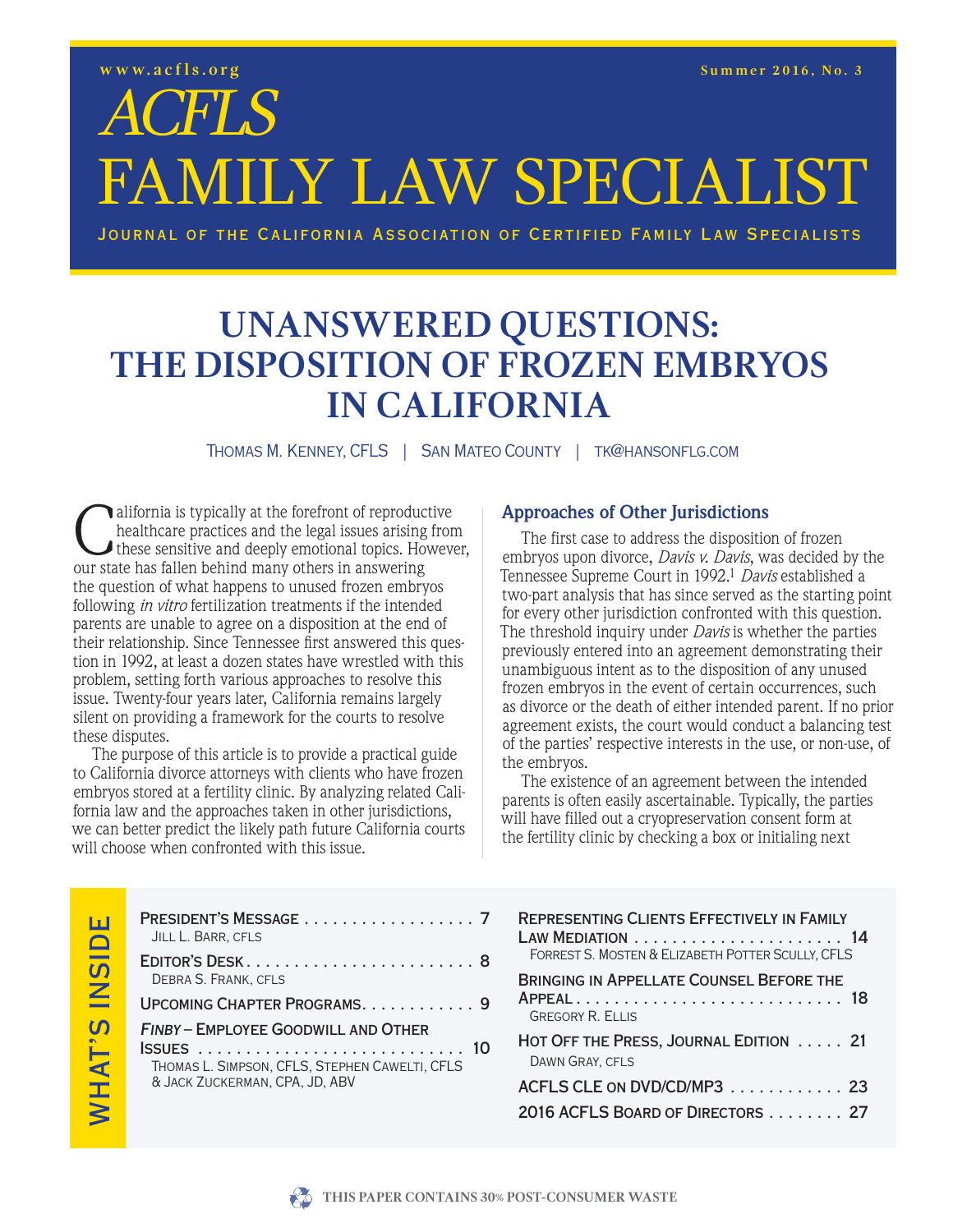# **ACFLS**

## FAMILY LAW SPECIALIST

Spring 2016, No. 2

#### Journal of the California Association of Certified Family Law Specialists

**PRESIDENT** Jill L. Barr, CFLS

Vice-President Seth D. Kramer, CFLS

**JOURNAL EDITOR** Debra S. Frank, CFLS

**ASSOCIATE JOURNAL EDITOR** Christine Diane Gille, CFLS

> **PRINTING** Print2Assist

Production Coordinator Sublime Designs Media

*Family Law Specialist* is a publication of the Association of Certified Family Law Specialists.

> Send your submissions in Word by email to: Debra S. Frank, CFLS Journal Editor Email: dfrank@debrafranklaw.com

All contributions become the intellectual property of ACFLS and may be distributed by ACFLS in any fashion it chooses, including print, internet and electronic media. Authors retain the right to independently republish or distribute their own contributions.

This journal is designed to provide accurate and authoritative information in regard to the subject matter covered and is distributed with the understanding that ACFLS is not engaged in rendering legal, accounting or other professional advice. If legal advice or other expert assistance is required, the services of a competent professional person should be sought.

#### ACFLS Mission Statement

It is the mission of ACFLS to promote and preserve the Family Law Specialty. To that end, the Association will seek to:

- 1. Advance the knowledge of Family Law Specialists;
- 2. Monitor legislation and proposals affecting the field of family law;
- 3. Promote and encourage ethical practice among members of the bar and their clients; and
- 4. Promote the specialty to the public and the family law bar.

#### **ACFLS EXECUTIVE DIRECTOR**

For circulation, membership, administrative and event registration requests, contact:

Dee Rolewicz, ACFLS Executive Director 1500 W. El Camino Avenue, Suite 158 Sacramento, CA 95833-1945 (916) 217-4076 • Fax: (916) 930-6122 Email: executive.director@acfls.org

© 2016 Association of Certified Family Law Specialists

to the desired outcome on a list of possible contingencies. For example, the parties may elect to donate the embryos to science if they both die, or they may want the embryos discarded in the event of divorce. In fact, *Davis* is the only reported case where there was no agreement whatsoever between the parties; every other case has at least some type of agreement. Still, nothing is perfect and the case law reveals instances of failed or deficient agreements. These include instances when IVF participants completed a cryopreservation consent form, but failed to make an election in the event of divorce (either by neglect or inability to reach consensus).2 In other cases, the courts have found ambiguity in the fertility clinic's boilerplate consent form.3 In each of these scenarios, the parties found themselves in the same position as if there were no agreement. Although some courts have stretched to disregard an agreement for technical reasons, the form of an agreement may not be so rigidly prescribed. In 2015, an Illinois court found there was an *oral* agreement between the parties, providing that the female partner would retain the embryos at the end of their relationship.4 At least seven courts have followed a dispositional agreement without having to conduct a balancing test.5

In the absence of an agreement, the balancing test established in *Davis* was intended as the means to decide between conflicting individual freedoms, "composed of two rights of equal significance – the right to procreate and the right not to procreate." In *Davis*, the court found that the husband's interest in avoiding genetic parenthood was superior to the wife's competing interest in seeking to have the embryos donated. The court added, however, that the result might be different if the wife wanted the embryos for her only opportunity to have children. This added piece of dictum is important to note because it is common for one of the IVF participants (usually, but not always, the female) to have age- or medical-related fertility issues that led the parties to

seek fertility treatments in the first place.

Only two post-*Davis* appellate courts have found it appropriate to apply the balancing test. In one court, the key factor was the female partner's infertility; $\delta$  in the other, the court found that one spouse's right not to procreate outweighed the other's right to use the frozen embryos.7 In fact, twice as many trial court decisions have been overturned for using a balancing test when an agreement should have resolved the issue in the first instance. Two of those reversals occurred because the trial court disregarded the agreements in favor of infertile women, citing the *Davis* dictum about an infertile party preserving her last opportunity for children. $8$  In both cases, the reviewing courts determined that infertility did not overcome a clear agreement and the consideration of balancing test factors was entirely incorrect.

There are a bevy of generic concerns that a client might want to present to the court for consideration in the balancing test. High on this list is the fact that the relationship between the intended parents (which might be a marital or nonmarital relationship) is over. The termination of that relationship is incompatible with the notion of co-parenting, especially when the intended parents cannot even agree what to do with the embryos. Intended parents are not statutory sperm or egg donors so it is likely that an unwilling parent would be deemed a legal parent even if the parties try to agree that he or she will have no parental obligations or responsibilities.9 This may expose both parties to unwanted challenges about parentage, custodial rights, and child support issues. It can also create estate planning problems such as potential challenges to an unwilling parent's estate, or more remote inheritance rights, such as from a genetic grandparent's estate.

The prevalence of citations to *Davis* in subsequent cases might lead one to think that its analysis has reached widespread acceptance. That is not the case. Alternative approaches are at least as frequent, if not more so,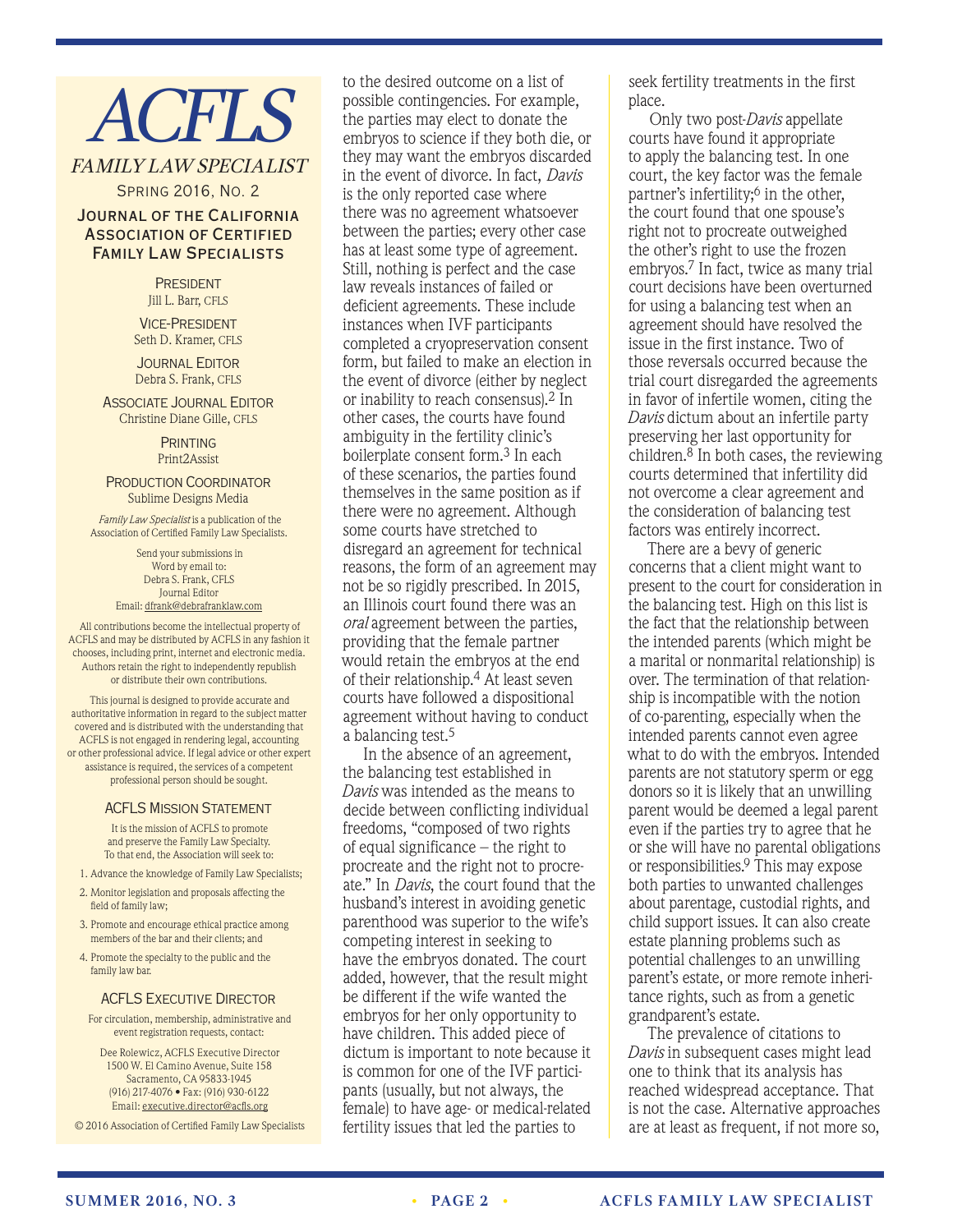than the *Davis* approach. The predominant theme of these other cases is that until the embryos are implanted, either party can change his or her mind about using the embryos to create a child. To date, there are two states in the U.S. that have adopted this approach through decisional law, while two others have done so by statute, under certain circumstances. There are also at least nine European countries which have adopted the same approach, as did the ABA.

Iowa's approach acknowledges that the end of a marriage evidences changed circumstances from when the intended parents first decided to undergo fertility treatments.10 These changes are sufficient reason for the courts to disregard a dispositional agreement altogether in favor of requiring "contemporaneous mutual consent" of the parties before using or destroying the frozen embryos. If the parties cannot agree at the time of divorce, the embryos must remain frozen until they can reach an agreement.

A Massachusetts court held that even if there is a valid agreement, it would violate public policy to enforce a contract compelling a sperm or egg provider to become a parent against his or her will.11 The court noted "[a]s a matter of public policy, forced procreation is not an area amenable to judicial enforcement."

Both Florida and Texas have passed legislation that would give an individual the opportunity to stop implantation of an embryo in certain circumstances, despite the absence of a dispositional agreement or the application of a balancing test. In Florida, if there is no written agreement, the decision-making authority resides *jointly* with the commissioning couple, so either intended parent could refuse to allow implantation.12 In Texas, a gestational contract for a surrogate must be completed fourteen days prior to implantation of an embryo into a surrogate; refusal by either intended parent to enter into a surrogacy agreement would preclude implantation from taking place regardless of any dispositional agreement made when the embryos were created.<sup>13</sup> In either state, a balancing test would be incompatible with these statutes.

As of 2007, national laws in the United Kingdom, Denmark, France, Greece, the Netherlands, and Switzerland all provide the right to withdraw consent prior to implantation of the embryos, while Belgium, Finland, and Iceland appear to grant the same freedom as a matter of law or practice.<sup>14</sup> The national law of the United Kingdom was challenged before the Grand Chamber of the European Court of Human Rights, which upheld the male participant's absolute right to withdraw his consent to use the embryos prior to implantation notwithstanding the conclusive infertility of the female partner.<sup>15</sup> Despite sympathy for the woman, the court found the requirement for bilateral consent "was the culmination of an exceptionally detailed examination of the social, ethical, and legal implications of developments in the field of human fertilization and embryology, and the fruit of much reflection, consultation, and debate."

The laws of other countries are expectedly not uniform. In Iceland, embryos are to be destroyed in the event of divorce. In Germany and Italy, neither party can revoke consent after fertilization. In Hungary a woman can proceed with implantation in the event of divorce if there is no agreement to the contrary. In Estonia and Austria, a man's consent can be revoked until fertilization. In Spain, a man can revoke his consent only if married and living with the woman.16

In 2008, with the benefit of many of these decisions at its disposal, the ABA constructed an Act Governing Assisted Reproductive Technology (the "ABA Act") to provide clarity and a mechanism for resolving these novel disputes. Although the ABA Act would require the intended parents to enter into an agreement regarding the use of the embryos upon divorce and other contingencies, either party would be entitled to withdraw his or her consent at any time prior to implantation.17 Although the ABA Act has not been enacted in California, it provides additional support for a party asking the court to order non-use of frozen embryos despite the existence of a dispositional agreement to the contrary.

#### **California Authority on Reproductive Rights Issues**

Although California has not yet answered the ultimate question regarding the disposition of frozen embryos, both the legislature and the courts have been faced with related reproductive rights issues that indicate the state's policies to both recognize artificial reproductive rights agreements and to grant each individual autonomy over the use or non-use of his or her genetic material. While it is possible that California courts could fashion an altogether different analysis for resolving this issue, it is more likely that the approaches of other jurisdictions will be evaluated and harmonized, if possible, in a manner consistent with existing California authority.

The California legislature's first foray into this field came in response to a series of scandals in which fertility doctors in Irvine and San Diego used individuals' reproductive material without their consent. In 1996, Penal Code section 367g was enacted, making it a felony to use or implant sperm, eggs, or embryos except as expressly authorized in a signed writing by the provider of the genetic material.<sup>18</sup> Although there has been no case law interpreting Penal Code section 367g, the effect of the statute is to protect an individual's autonomy over his or her own reproductive material.

Penal Code section 367g also highlights what dispositional agreements do not cover: the specific consent of each gamete provider to *implant* the embryos into a uterus. Cryopreservation consent forms address only what will happen upon the happening of certain contingencies. For example, the parties may choose that in the event of divorce, any unused embryos will be discarded, donated for science, donated to an infertile couple, or they be given to one of the spouses. However, a compelling argument can be made that Penal Code section 367g precludes, under threat of imprisonment, *implantation* of the embryos without each progenitor's written consent, regardless of an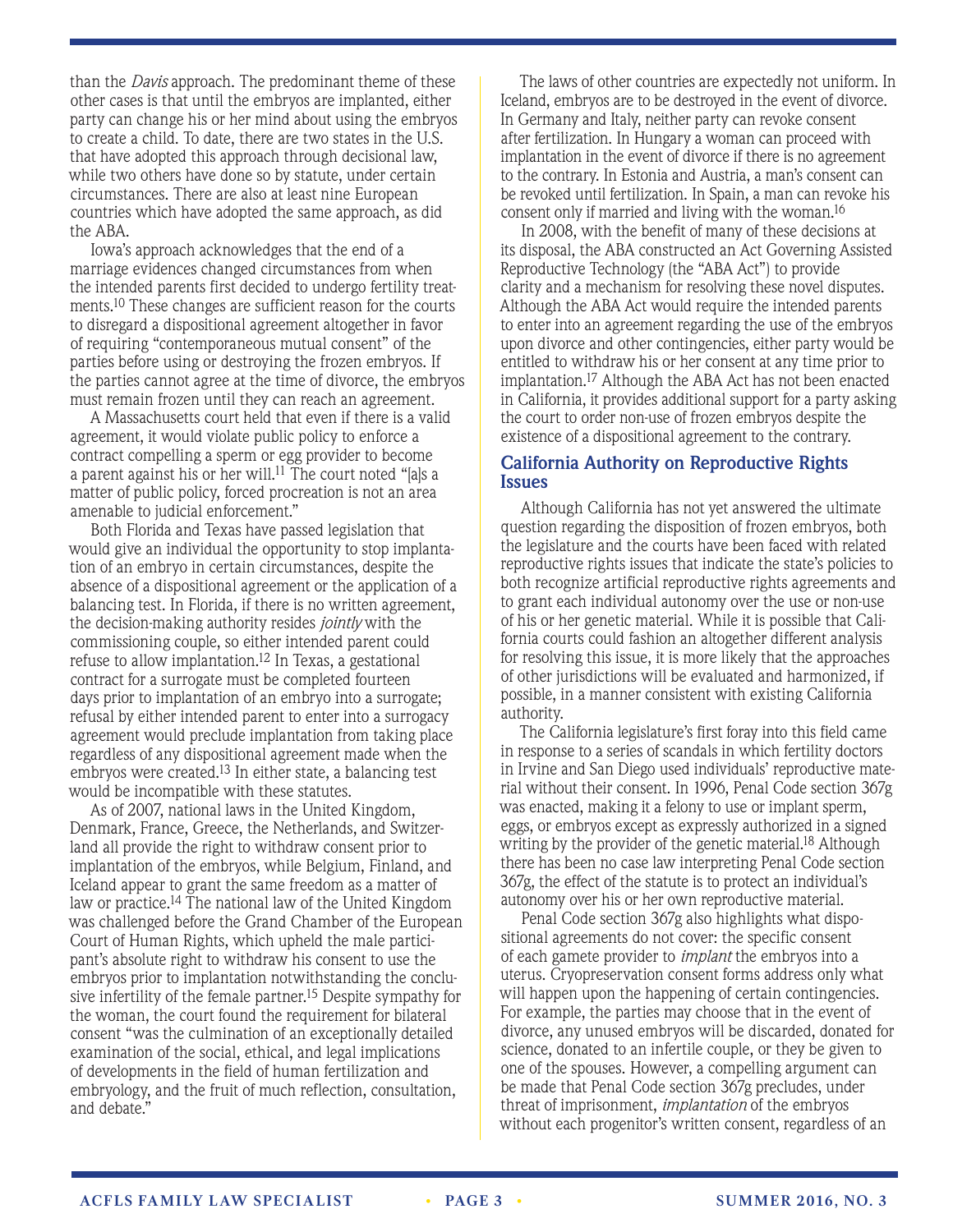agreement giving the embryos to one of the spouses upon divorce. We can think of this process as having two locked doors that the progenitors must pass through together: the first door is the agreement to create the embryos; the second is an agreement to implant the embryos. Simply awarding the frozen embryos to one spouse may not be sufficient to allow for that spouse to pass through that second door.

California has also implemented minimum requirements as it relates to the information made available to IVF participants from their doctors. Health & Safety Code section 125315 requires reproductive healthcare providers to give each individual participant in fertility treatments a form with certain statutorily prescribed options for the disposition of the reproductive material upon the occurrence of stated contingencies, such as the death of one or both participants, the passage of time, or divorce.19 As with Penal Code section 367g, Health & Safety Code section 125315 applies to individuals, again indicating that control and decision-making with regard to one's reproductive material belongs to each person individually. Because Health & Safety Code section 125315 went into effect in 2003, most clients with frozen embryos in California will have signed a cryopreservation consent form containing this required language. Although the requirements of Health & Safety Code section 125315 do not obligate IVF participants to make any elections, fertility clinics may require their patients to make dispositional instructions as a clinic-mandated prerequisite to undergoing IVF treatments.

The purpose of section 125315 is for intended parents to document their intentions before undergoing treatment, and before any future disputes arise. The goal is to add a degree of certainty to the process and reduce the possibility of litigation in the future. This process results, in most situations, in a contract between the intended parents (and possibly the fertility clinic) as to the disposition of the embryos. If one of the contingencies occurs, the parties may decide they want an outcome other than as previously selected—such as to donate instead of discarding the embryos. If the parties want to change the prior agreement, they are free to enter into a new agreement including the new dispositional instructions. If a dispute over frozen embryos arises during a divorce, it will come up in one of two situations: (1) the parties no longer agree and one of them wants a disposition other than as set forth in the dispositional agreement, or (2) the agreement does not address what will happen to the embryos upon divorce.

California cases involving agreements to participate in fertility treatments provide that the key question for the court is the intent of the parties when they entered into the agreement at the commencement of the treatment. If one party later decides to change his or her position and is unable to obtain consent from the other party, it is the initial intent that dictates the outcome of the case.

In *Johnson v. Calvert*, a married couple was in a parentage dispute with their gestational surrogate over the surrogate's claim of parenthood despite a surrogacy agreement in which she relinguished any parental claims.<sup>20</sup> In deciding between the competing maternity claims, the court upheld the intentions of all three parties as manifested in the surrogacy agreement, holding that the surrogate was not the mother.

The same analysis was used in *In re Marriage of Buzzanca*, where a married couple created an embryo through artificial reproductive technology, then arranged to have it implanted in a surrogate. While the surrogate was pregnant, the husband filed for divorce, claiming there were no children of the marriage; the wife responded that they were expecting a child via a gestational surrogate. In overturning the trial court's ruling that neither the couple nor the surrogate were legal parents, the court found the spouses were the parents because they intended to be the parents and had initiated the chain of events that resulted in a child.21

In both of these cases, the intent of the parties going into the fertility treatment, as evidenced by an agreement, was upheld. In neither case was a party to the agreement allowed to unilaterally change his or her position after the embryos were implanted.

The conclusion that California favors the gamete providers' intent is reinforced by the holdings in two cases regarding the disposition of frozen sperm. In both *Estate of Kievernagel* and *Hecht v. Superior Court*, the courts upheld the decedent sperm providers' instructions for the disposition of the reproductive material.<sup>22</sup>

#### **How Will California Decide the Disposition of Embryos?**

Taking the authorities from California and other jurisdictions together, we can fairly predict that the first step of analysis by the California courts will be to look to the terms of an agreement between the parties. Health & Safety Code section 125315 indicates a legislative preference for intended parents to make dispositional directives prior to undergoing fertility treatments. Combine that preference with the rulings in *Hecht* and *Kievernagel* (the instructions of gametic donors controls disposition), as well as in *Buzzanca* and *Johnson v. Calvert* (the intent of the parties that initiated the chain of events leading to creation of the embryos is the determinative factor), and we can safely say that California will look initially to the dispositional instructions found in the cryopreservation consent form in much the same way as the Tennessee court suggested in *Davis*.

That first step is the easy part. More difficult is trying to divine what the courts will do after that. If the parties do not have an agreement, will California apply the *Davis* balancing test? A strong case can be made against the use of a balancing test in California. Penal Code section 367g requires the signed written consent of the sperm, ova, or embryo provider prior to implantation, under penalty of up to five years in prison. If there is no dispositional agreement between the parties, then it is highly unlikely there will be a writing from both gamete providers consenting to the implantation of the embryos. If a court applied a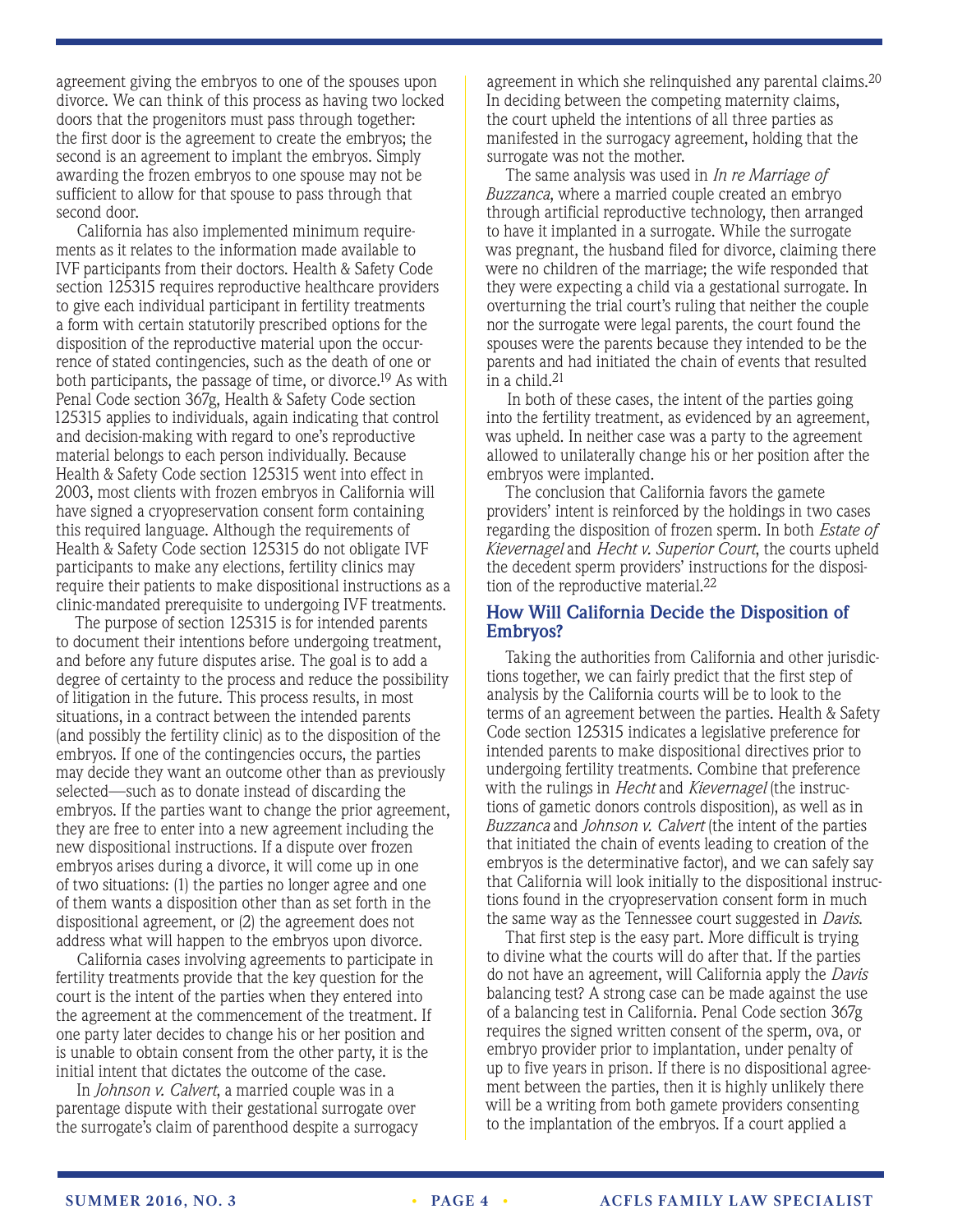balancing test and awarded the frozen embryos to one of the spouses, the outcome would result in the possibility of state compelled parenthood on a party who never consented to the implantation of his or her genetic material. This means that if a party does not make a decision early on, that decision-making process will be taken over by the courts—an outcome inconsistent with an individual's privacy rights under state law, that "every individual possesses a fundamental right of privacy with respect to personal reproductive decisions."23

The balancing test also appears inconsistent with the no-fault divorce scheme in California. What started in *Davis* as high-minded discourse on competing rights of procreational authority and privacy rights has predictably devolved into a mudslinging contest between the one spouse that desperately wants to use the embryos to have children, and the other, who desperately wants to avoid two decades of parental and financial entanglements with a future ex-spouse. The current state of this analysis encourages attorneys to leave no stone unturned and no potentially persuasive fact held back from the court. In short, the balancing test encourages—if not requires extensive litigation for the sole purpose of having a court decide if one party deserves to be a parent more than the other deserves not become a parent.

Only once in the three balancing test cases were the interests of the spouse seeking to use the embryos victorious over the interests of the spouse that wanted the embryos discarded. The Pennsylvania court, in *Reber v. Reiss*, appears to have sided with the wife out of sympathy directed at her, displeasure with the husband's conduct, or both. As just one example from *Reber*, the court reviewed the wife's medical history, recounting that after undergoing IVF to preserve her fertility options at the age of thirty-six, the wife underwent treatment for breast cancer which included two surgeries, eight rounds of chemotherapy, and thirty-seven rounds of radiation.<sup>24</sup> In the very next paragraph of the factual background, the court juxtaposes the wife's medical struggles with the husband soon starting a new relationship, filing for divorce, and having a child that was "intentionally conceived." That the wife won the likeability contest may be fine in Pennsylvania, but the court appears to have applied a fault analysis, something expressly forbidden in California.25

In the absence of a dispositional agreement or a balancing test, the only remaining approaches would be to either require contemporaneous mutual consent or to allow either party to veto the implantation of the embryos. Of course, these accomplish the same result: non-use of the embryos.

This leaves us with the dilemma of having an agreement that one party no longer wants to follow. A change of heart can be from any disposition to another, and can be collectively grouped as a change from use to non-use of the embryos, or from non-use to use. The latter argument, which would change the agreement from discarding the embryos at the time of divorce to awarding them to one of the spouses, has never been successful in any court

of appeal. The former argument, a change from one spouse being granted the embryos to having the embryos discarded, presents different issues and has plenty of support. This outcome would be supported in the courts in Iowa (which requires contemporaneous mutual consent) and Massachusetts (which will not compel parenthood against one's wishes regardless of an agreement to the contrary). It is consistent with the ABA Act which allows either party to withdraw consent prior to implantation. It also works under the U.K. national law that was upheld by the European Court of Human Rights, as well as with at least eight other European countries.

If there is a change of heart, one option is strict adherence to the agreement. However, if the change goes from use to non-use of the embryos, authority exists to make that change. Maybe the most important reason for a California court to allow a party to back out of a prior agreement is Penal Code section 367g's requirement for written consent to implant the embryos. If one spouse changes his or her mind and refuses to agree to implantation, the spouse who was to receive the embryos under the terms of the agreement may have control of the embryos, but will not be able to use them. As a practical matter, the courts should not ignore the second door that a spouse will not be able to pass through without the consent of the other spouse.

#### **Conclusion**

Comparing known California law and public policy with the various approaches taken by other jurisdictions supports the conclusion that California will initially look to the agreement entered into by the parties when fertility treatments began to determine their intentions. However, if one intended parent wants to stop the use of the embryos, he or she might be able to escape from the terms of the dispositional agreement. If there is no agreement, a court has valid persuasive authority going in both directions: the court could conduct a balancing test or it may allow a dissenting party to unilaterally avoid the risk of compelled parenthood. Until the courts or legislature provide concrete rules on how to approach these issues, there is enough uncertainty to allow for good lawyering on both sides of these disputes.

- 1 *Davis v. Davis*, 842 S.W.2d 588 (Tenn. 1992).
- 2 *Reber v. Reiss*, 42 A.3d 1131 (Pa. 2012).
- 3 *J.B. v. M.B.*, 170 N.J. 9 (2001); *A.Z. v. B.Z.,* 431 Mass. 150 (2000).
- 4 *Szafranski v. Dunston*, 2015 IL App. (1st) 122975.
- 5 *Kass v. Kass*, 91 N.Y.2d 554 (1998); *Roman v. Roman*, 193 S.W.3d 40 (Tex. 2006); *Szafranski v. Dunston*, 993 N.E.2d 502 (Ill. 2013); *Dahl v. Angle*, 222 Or. App. 572 (2008); *Litowitz v. Litowitz* 48 P.3d 261 (Wash. 2002); *Cahill v. Cahill*, 757 So. 2d 465 (Ala. 2000); *York v. Jones*, 717 F. Supp. 421 (Va. 1989).
- 6 *Reber*, 42 A.3d 1131.
- 7 *J.B.*, 170 N.J. 9.